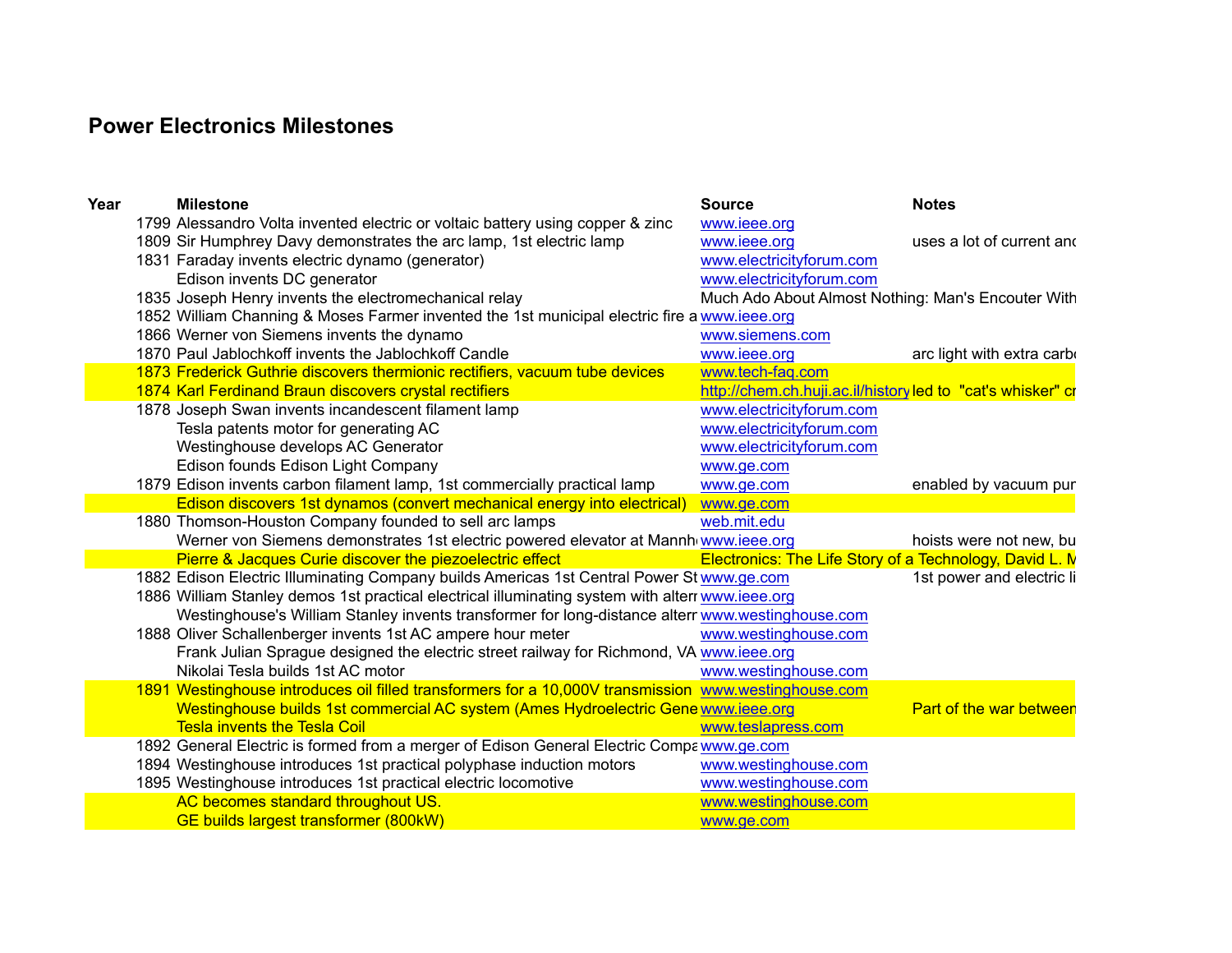| Wilhelm Conrad Roentgen discovers X-Rays                                                                                           | www.ge.com                                                           |                           |
|------------------------------------------------------------------------------------------------------------------------------------|----------------------------------------------------------------------|---------------------------|
| 1896 GE's Elihu Thomson builds electrical equipment for X-Ray production                                                           | www.ge.com                                                           |                           |
| 1897 Karl Ferdinand Braun invents a cathode ray oscillascope & indicator tube                                                      | www.ieee.org and http://chem.forerunner of the TV tub                |                           |
| 1899 Karl Ferdinand Braun patents crystal rectifiers                                                                               | http://chem.ch.huji.ac.il/history/braun.htm                          |                           |
| 1901 Peter Cooper Hewitt 1st demonstrated a glass bulb mercury arc rectifier                                                       | <b>Power Electronics and Motor I 1st static rectifier, prevident</b> |                           |
| 1902 James J Woods, consulting engineer for GE, receives patents for the electr www.ge.com                                         |                                                                      |                           |
| Otis Elevator Co. invents the gearless, traction electric elevator                                                                 | www.ieee.org                                                         | enabled by electro-mec    |
| 1904 John Ambrose Fleming constructs & patents the diode (Fleming valve)                                                           | www.ieee.org                                                         | a high vacuum thermior    |
| Cutter Electric & Manufacturing intros 1st circuit breaker (Inverse time elem www.swgr.com                                         |                                                                      |                           |
| 1905 GE's 1st electric toasters goes on the market                                                                                 | www.ge.com                                                           |                           |
| 1906 1st voice radio broadcast uses high frequency alternator from Ernst Frederi www.ge.com                                        |                                                                      |                           |
| Lee de Forest applies for patent for triode valve, a 3 electrode vacuum tube A History of World Semiconductor History, Peter Robir |                                                                      |                           |
| 3/4/06 Robert von Lieben applied for a patent on a cathode ray relay, electron tube www.ieee.org                                   |                                                                      |                           |
| 1907 Semiconductor diode (point contact type) invented                                                                             | Electronics: The Life Story of a Technology, David L. M              |                           |
| 1908 Peter Cooper Hewitt patents a steel tank rectifier                                                                            | Electric Railways 1880-1990, Michael C. Duffy, 2003,                 |                           |
| 1909 GE's William D. Coolidge discovers ductile tungsten filament                                                                  | www.ge.com                                                           |                           |
| 1910 GE introduces the electric range                                                                                              | www.ge.com                                                           |                           |
| 1911 Delco's Charles Kettering invents the electric self starter for cars                                                          | www.gm.com                                                           | Becomes a standard fea    |
| 1912 GE introduces the vacuum tube                                                                                                 | www.ge.com                                                           | commercially available    |
| GE intros 1st electrically propelled US Navy vessel, U.S.S Jupiter                                                                 | www.ge.com                                                           |                           |
| GE intros phenolic resins (plastics) as an electrical insulator                                                                    | www.ge.com                                                           |                           |
| GE replaces the cold aluminum cathode in an X-ray tube with hot tungsten www.ge.com                                                |                                                                      | for better control & grea |
| GE's E.F.W. Alexanderson applied for a patent for a magnetic amplifier                                                             | The Evolution of Power Electronics, Thomas G. Wilsor                 |                           |
| 1913 1st mercury arc rectifier                                                                                                     | www.abb.com                                                          |                           |
| Western Electric developed the high vacuum tube<br>4/1913m                                                                         | www.porticus.org/bell/westernelectric history.html                   |                           |
| 1914 Largest electrical installation: Panama Canal ~30,000HP                                                                       | www.ge.com                                                           | GE designed the selsyn    |
| 1915 GE develops Calrod (electrically insulating, heat conducting ceramic) for ele www.ge.com                                      |                                                                      |                           |
| Detroit Fuse & Manufacturing (Square D) intros a sheet metal enclosed safi http://www.squared.com/us/squared/corporate info.ns     |                                                                      |                           |
| 1917 Westinghouse introduces 1st all electric range                                                                                | www.westinghouse.com                                                 |                           |
| GE intros the electric home refrigerator (hermetically sealed)                                                                     | www.ge.com                                                           |                           |
| Cutter Electric & Manufacturing intros 1st shock hardened circuit breaker                                                          | www.spdtech.com                                                      |                           |
| 1918 GE's Albert W. Hull invents magnetron (vacuum tube using magnetic field to www.ge.com                                         |                                                                      |                           |
| GE build largest capacity (32,500KVA, 12kV) water wheel generator for Nia www.ge.com                                               |                                                                      |                           |
| GE designs an alternator (200kW, 25,000 cycle) for transatlantic radio broa www.ge.com                                             |                                                                      |                           |
| 1919 Tesla publishes an article on wireless radio                                                                                  | www.telsapress.com                                                   |                           |
| 1920 GE designs an oil-immersed x-ray tube & transformer assembly for portable www.ge.com                                          |                                                                      |                           |
| Aug-20 Johann S.C. Schweigger invents & builds a moving coil galvanometer                                                          | http://chem.ch.huji.ac.il/history 1st sensitive instrument           |                           |
| 1921 1st factory built radios for home use                                                                                         | www.westinghouse.com                                                 |                           |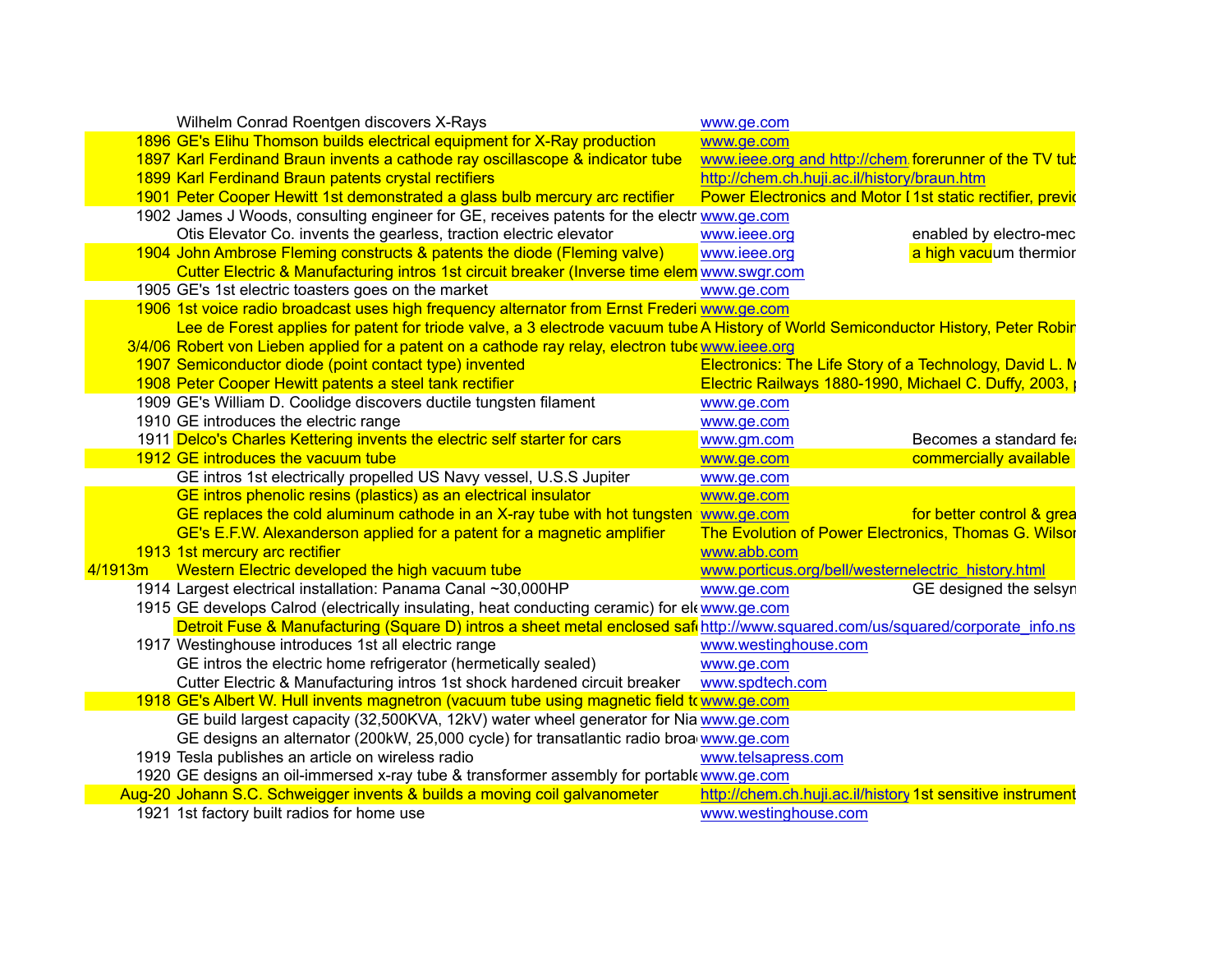| GE's Sanford Moss invents a supercharger for high altitude flights & fast ca www.ge.com                                              | check date                                                     |
|--------------------------------------------------------------------------------------------------------------------------------------|----------------------------------------------------------------|
| Merlin Gerin manufactures first high voltage oil circuit breakers<br>www.schneider-electric.us                                       |                                                                |
| 1922 GE's WGY, one of the 1st radio broadcasting stations uses a 1500W transn www.ge.com                                             |                                                                |
| 1923 Harry Bussmann receives 2 patents for cartridge and electric fuses<br>www.cooperbussmann.com                                    |                                                                |
| Westinghouse develops 1st compact, workable circuit breaker<br>www.eatonelectrical.com                                               | modified arc extinguish                                        |
| 1924 1st successful electric iron<br>www.westinghouse.com                                                                            |                                                                |
| Raytheon invents a "gaseous rectifier" tube<br>www.raytheon.com                                                                      | allow radios to be direct                                      |
| www.westinghouse.com<br>1926 Development of grid-glow tube ("electric eye")                                                          |                                                                |
| H.J. Round develops the screen grid tetrode                                                                                          | A History of World Semiconductor History, Peter Robir          |
| Electric Power Club merged with Associated Manufacturers of Electrical Su ewh.ieee.org/soc/pes/switchgear/presentations              |                                                                |
| 1927 1st TV home reception in NY<br>www.ge.com                                                                                       |                                                                |
| L.O. Grundahl and Geiger invented the copper-oxide rectifier                                                                         | A History of World Semiconductor History, Peter Robir          |
| Westinghouse intros 1st complete circuit breaker line 10-600A, 600V<br>www.eatonelectrical.com                                       |                                                                |
| 1928 1st television camera tube (iconoscope)<br>www.westinghouse.com                                                                 |                                                                |
| C.E. Fitts invented the selenium rectifier                                                                                           | A History of World Semiconductor History, Peter Robir          |
| Philips' Teligen & Holst invented the pentode which used a suppressor grid A History of World Semiconductor History, Peter Robir     |                                                                |
| 1st thermal trip circuit breaker<br>www.westinghouse.com                                                                             |                                                                |
| 1st commercial thyratrons introduced<br>www.wikipedia.com                                                                            |                                                                |
| Raytheon's Percy Spencer invents the BA (vacuum) tube<br>www.raytheon.com                                                            | Full wave rectifier for ar                                     |
| 1929 1st major application of electronic control at Chicago Civic Opera with stepl www.ge.com                                        |                                                                |
| Fusetron fuse technology patented<br>www.cooperbussmann.com                                                                          |                                                                |
| 1930 Siemens delivers a water based expansion circuit breaker<br>www.siemens.com                                                     | <b>Previously used oil filled</b>                              |
| Invented indirect heated cathode (via AC supply) eliminates a separate low A History of World Semiconductor History, Peter Robir     |                                                                |
| 1930 Earnest O Lawrence develops the cyclotron (atom smasher)<br>www.westinghouse.com                                                | Not by Westinghouse                                            |
| 1st electric clothes washer introduced.<br>www.ge.com                                                                                |                                                                |
| Empire State Building built with safety switches, panel boards & switchboar www.ge.com                                               |                                                                |
| Moldable plastics enable mass production<br>www.ge.com                                                                               |                                                                |
| 1932 1st ignition mercury arc rectifier called Ignitron invented by Joseph Slepian www.westinghouse.com                              |                                                                |
| 1933 Westinghouse announces the Ignitron                                                                                             | <b>Electronic Inventions and Discoveries: electronics fron</b> |
| 1935 GE intros the 1st household electric food waste disposer "Disposall"<br>www.ge.com                                              |                                                                |
| GE Novalux lamps enables night sport games<br>www.ge.com                                                                             |                                                                |
| Square D manufacturers first circuit breaker for use in homes<br>www.schneider-electric.us                                           |                                                                |
| O. Heil & A. Heil invent the travelling wave microwave oscillator, a type of e A History of World Semiconductor History, Peter Robir |                                                                |
| 1936 GE introduces the Juice-o-Mat, "A-la-carte" table cooker, portable mixer, Howww.ge.com                                          |                                                                |
| Klystron invented by Sigurd & Russell Varian<br>www.varianinc.com                                                                    |                                                                |
| 1937 Merlin Gerin develops the pneumatically operated circuit breaker<br>www.schneider-electric.us                                   |                                                                |
|                                                                                                                                      |                                                                |
| 1938 GE invents the 1st practical low pressure discharge lamp to provide white li www.ge.com                                         |                                                                |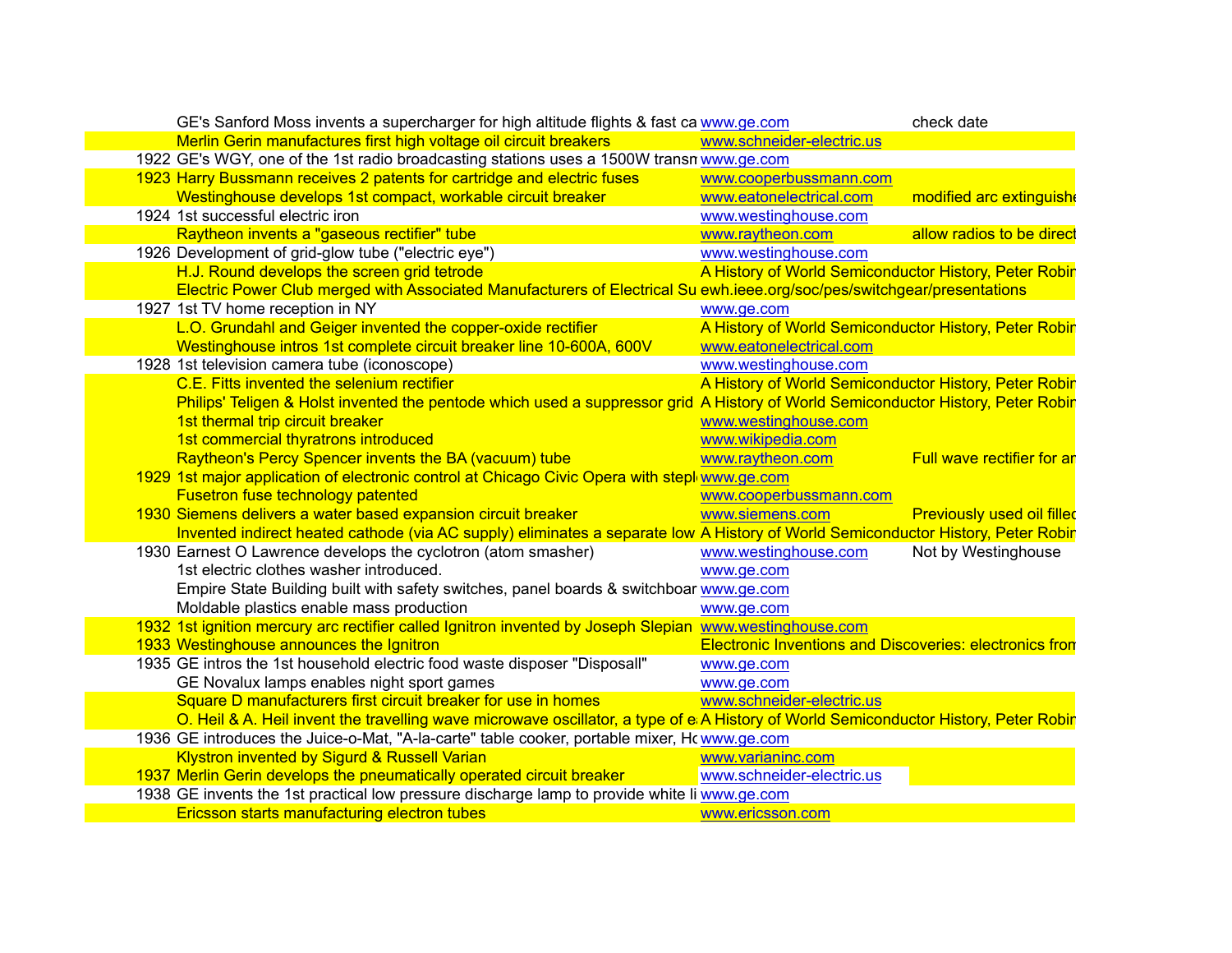| 1939 John T. Randall & Henry A. Boot at the University of Birmingham, England i A History of World Semiconductor History, Peter Robir |                                                       |
|---------------------------------------------------------------------------------------------------------------------------------------|-------------------------------------------------------|
| Varians formally announce the invention of the Klystron                                                                               | www.varianinc.com                                     |
| 1940 GE invents silicones for electronics components protection                                                                       | www.ge.com                                            |
| 1st TV network from WRGB relays broadcasts from New York                                                                              | www.ge.com                                            |
| Raytheon begins experimental production of cavity magnetrons                                                                          | www.raytheon.com                                      |
| 1941 GE intros 1st US Jet Engine                                                                                                      | www.ge.com                                            |
| Proximity Fuse (detonated an artillery shell when it was close to its target) v Scientific American Inventions and Discoveries, Rodne |                                                       |
| 1942 1st successful turboprop airplane: Bell XP-59 Airacomet                                                                          | www.ge.com                                            |
| <b>Proximity fuse goes into production by Crosley Corporation</b>                                                                     | Scientific American Inventions and Discoveries, Rodne |
| 1943 GE develops automatic pilot (auto pilot)                                                                                         | www.ge.com                                            |
| Bell Telephone Labs' Rudolf Kompfner, A. W. Haeff, & John R. Pierce creat Electronics: The Life Story of a Technology, David L. N     |                                                       |
| 1945 GE demonstrates 1st commercial use of radar                                                                                      | www.ge.com                                            |
| 1946 GE intros most popular jet engine J47 with 5,000 pound-thrust.                                                                   | www.ge.com                                            |
| GE's Vincent Schaefer develops cloud seeding to make rain                                                                             | www.ge.com                                            |
| Raytheon's Percy Spencers accidentally discovers microwave cooking                                                                    | www.raytheon.com                                      |
| Dec-47 Bell Labs' Shockley, Bardeen & Brattain invented 1st transistor (point conta www.ieee.org                                      |                                                       |
| GE produces 1st 2 door refrigerator-freezer combination                                                                               | www.ge.com                                            |
| GE intros 1st custom-matched cooking equipment for fast food service operwww.ge.com                                                   | Hotpoint                                              |
| Raytheon intros the Radarange microwave ovens to commercial customers www.raytheon.com                                                |                                                       |
| 1948 Raytheon intros the 1st commercially available (point contact) germanium to www.raytheon.com                                     |                                                       |
| 1949 Bell Labs' Shockley develops junction transistor theory                                                                          | www.ck722museum.com                                   |
| 1950 Bell Labs creates 1st grown junction transistor (BJT)                                                                            | www.ieee.org                                          |
| 1951 GE & RCA develop 1st alloy junction transistors                                                                                  | www.transistormuseum.com                              |
| Jul-51 Bell Labs announced the creation of a bipolar junction transistor                                                              | www.ourworld.compuserve.com/homepages/Andrew          |
| Sep-51 Bell Labs held transistor symposium and licenses transistor technology for awww.ourworld.compuserve.com/homepages/Andrew       |                                                       |
| Bell Labs releases exploratory datasheets on 1st commercial quality junctio www.ck722museum.com                                       |                                                       |
| GE begins work on most famous military engine J79 with variable stator                                                                | www.ge.com                                            |
| Square D intros first plug-in circuit breaker distribution panelboard                                                                 | www.schneider-electric.us                             |
| 1952 GPC intros 1st commercial grown junction transistor, 2517 series)                                                                | www.transistormuseum.com                              |
| AEG mass produces 1st power thyristors                                                                                                | www.aegps.com                                         |
| 1953 GE's Daniel W. Fox discovers Lexan polycarbonate resin                                                                           | www.ge.com                                            |
| Mar-53 Raytheon intros the CK722 (actually CK718 rejects), the 1st low cost (germ www.ck722museum.com & iet 1st mass produced jund    |                                                       |
| 1954 GE intros 1st fully automatic portable dishwasher, Mobile Maid                                                                   | www.ge.com                                            |
| IR intros 1st commercial germanium rectifiers                                                                                         | www.irf.com                                           |
| Dan Noble (Motorola) invents germanium power transistors                                                                              | www.edn.com                                           |
| Honeywell intros 2N57, 1st true (pnp) germanium power transistor (20W)                                                                | www.transistormuseum.com                              |
| 4/14/54 TI invents the silicon transistor                                                                                             | www.ti.com                                            |
| 5/10/54 Gordon Teal (TI) presents the 1st silicon junction transistor and announces www.ti.com                                        |                                                       |

 $\overline{\phantom{a}}$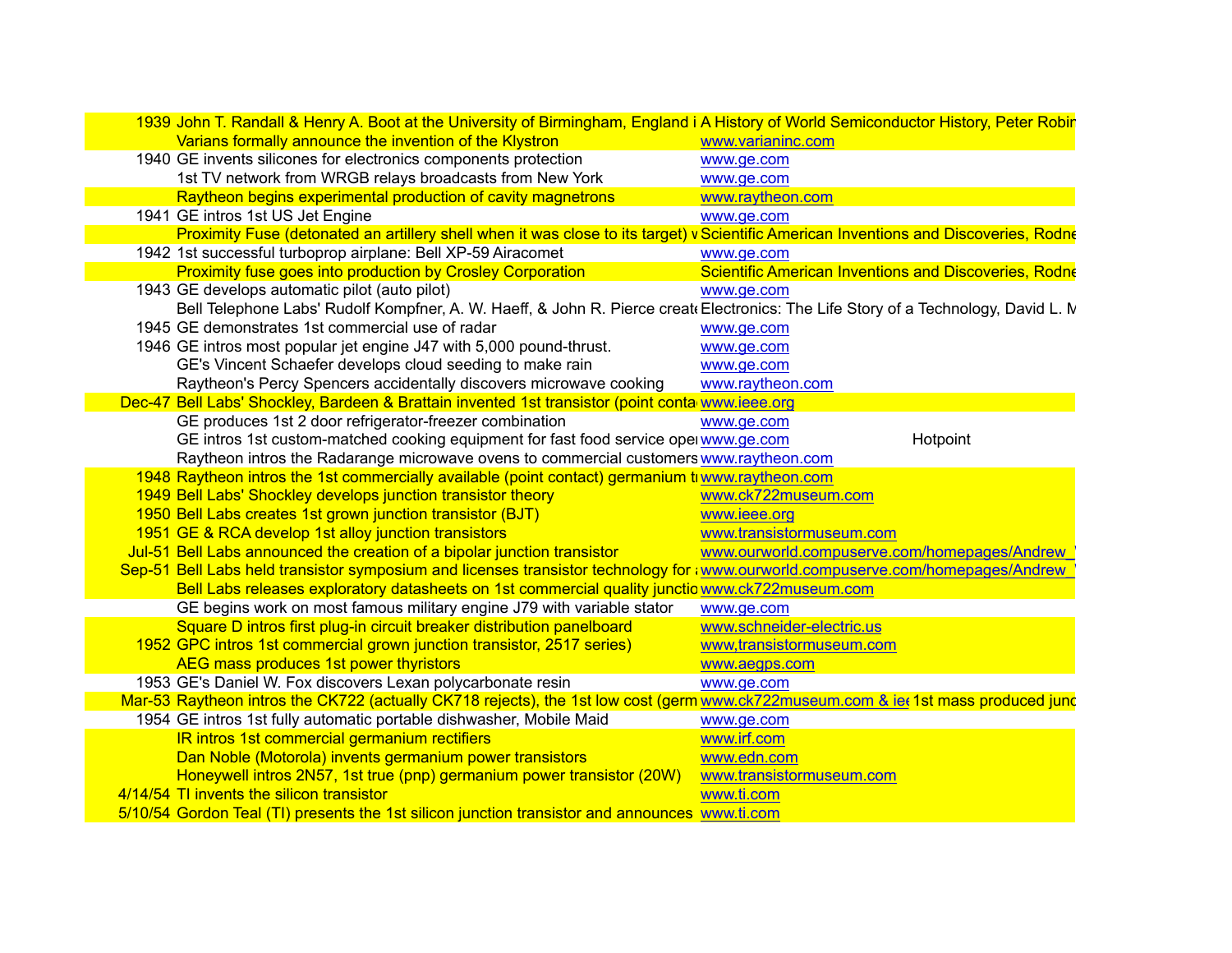| 1955 GE intros 1st hermetically sealed micro miniature relay for aircraft & aerosp www.ge.com                                     |                                                              |
|-----------------------------------------------------------------------------------------------------------------------------------|--------------------------------------------------------------|
| GE invents the 1st reproducible process for making diamonds                                                                       | www.ge.com                                                   |
| GE intros a 5A germanium rectifier (4JA3011 series)                                                                               | www.semiconductormuseum.com/transistors/GE/Oral              |
| Square D intros the QO circuit breaker & solid state relays                                                                       | http://www.squared.com/us/sq previous circuit breaker        |
| 1956 GE invents 1st toaster oven, T-93 Toast-R-Oven                                                                               | www.ge.com                                                   |
| GE produces the Convair Skylark, GE CJ805, fastest jet engine for commerwww.ge.com                                                |                                                              |
| GE's Allen S Hay invents Noryl resin, plastic with high strength at high temp www.ge.com                                          |                                                              |
| TI intros 1st commercially available silicon transistors, 2N117-2N119 (NPN) homepages.nildram.co.uk/~wylie/2Nseries/2Nseries.html |                                                              |
| Gordon Hall (Bell Labs) invents the silicon controlled rectifier (SCR)                                                            | www.edn.com                                                  |
| John Moll (Bell Labs) invents PNPN Transistor (SCR)                                                                               | Electronics: The Life Story of a Technology, David L. N      |
| 1957 GE develops J93, 1st engine to go 3x the speed of sound                                                                      | www.ge.com                                                   |
| GE opens 1st licensed nuclear power plant                                                                                         | www.ge.com                                                   |
| GE's Robert H Wentorf Jr. invents Borazon, cubic boron nitride                                                                    | www.ge.com                                                   |
| GE announces 1st silicon controlled rectifiers (SCRs) or thyristors (120V & www.semiconductormuseum.cAlso marketed as solid       |                                                              |
| TI intros the 1st silicon mesa medium power transistor, 2N497                                                                     | www.smithsonianchips.si.org                                  |
| 1958 GE intros automatic electric can opener                                                                                      | www.ge.com                                                   |
| Fairchild intros 1st commercial double diffused (emitter & base) silicon mes www.computerhistory.org                              |                                                              |
| Farichild's Robert Noyce develops a monolithic integrated circuit                                                                 | www.fairchildsemi.com                                        |
| Fairchild's Jean Hoerni develops the planar transistor process                                                                    | www.fairchildsemi.com<br>allows silicon to be mad            |
| 9/12/58 TI's Jack Kirby demonstrates 1st IC that he invented                                                                      | www.ti.com                                                   |
| IR intros solar cells                                                                                                             | www.irf.com                                                  |
| <b>IR intros 1st commercial zener diodes</b>                                                                                      | www.irf.com                                                  |
| Varian Associates productizes the Vaclon Pump technology                                                                          | improved tube lifetime<br>www.varianinc.com                  |
| 1959 GE intros 1st halogen lamps                                                                                                  | www.ge.com                                                   |
| TI intros 1st commercial IC                                                                                                       | www.transistormuseum.com                                     |
| GE ships production units of the SCRs or thyristors                                                                               | www.semiconductormuseum.com/transistors/GE/Oral              |
| <b>IR intros its 1st silicon controlled rectifiers (SCRs) or thyristors</b>                                                       | www.irf.com                                                  |
| Bell Labs (M.M. [John] Atalla & Dawon Kahng) invents 1st MOSFET transis www.computerhistory.org                                   |                                                              |
| Fairchild invents 1st working planar (NPN) transistor                                                                             | www.computerhistory.org                                      |
| Basler Electric intros SR series voltage regulator                                                                                | www.basler.com<br>1st to use solid state ted                 |
| 1960 GE's Discovery VIII is the 1st man made object to be recovered from Earth' www.ge.com                                        |                                                              |
| Hughes invents 1st working laser (used solid ruby crystal and spiral xenon twww.raytheon.com                                      |                                                              |
| Jan-60 Fairchild intros 1st commercial planar diode                                                                               | www.computerhistory.org                                      |
| Apr-60 Fairchild intros the 1st commercial planar transistor, 2N1613                                                              | www.computerhistory.org                                      |
| May-60 Fairchild makes 1st commercial monolithic IC with a metal over oxide connewww.computerhistory.org                          |                                                              |
| Fairchild's CT Sah invents a MOS-controlled tetrode                                                                               | www.computerhistory.org                                      |
| Bell Labs develops an epitaxial deposition process for transistors                                                                | www.computerhistory.org<br>raised transistor breakd          |
| Sep-60 Rheem intros 1st epitaxial transistor, RT409                                                                               | <b>History of Semiconductor Engineering, Bo Lojek, Sprir</b> |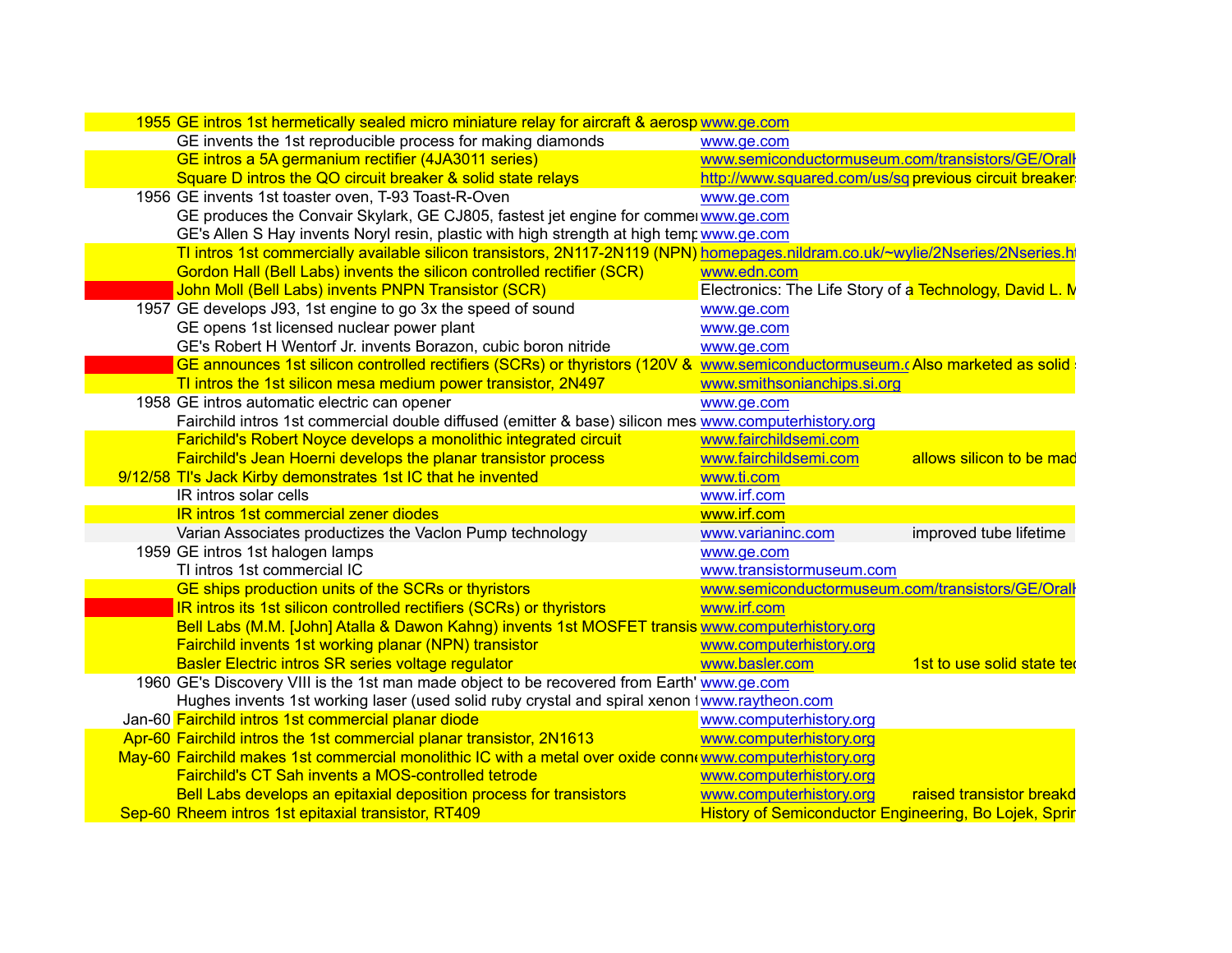| 1961 GE intros the automatic toothbrush                                                                        | www.ge.com                                                   |                          |
|----------------------------------------------------------------------------------------------------------------|--------------------------------------------------------------|--------------------------|
| GE intros the Lucalox lamp                                                                                     | www.ge.com                                                   |                          |
| 1st commercial IC introduced                                                                                   | Fabless Semiconductor Implementation, Rakesh Kum             |                          |
| Jul-61 Fairchild intros the 1st silicon transistor to switch faster than a germanium trwww.computerhistory.org |                                                              | through gold doping      |
| Teradyne (Nicolas DeWold & Alex d'Arbeloff, founders) built the D133 diode www.computerhistory.org             |                                                              |                          |
| AEG produces SEMITAKT, 1st single phase power controller for ohmic load www.aegps.com                          |                                                              |                          |
| 1962 GE builds a superconducting magnet 100,000+ gauss                                                         | www.ge.com                                                   | enables MRI              |
| GE's Bob Hall invents solid state lighting                                                                     | www.ge.com                                                   | enables lasers, CD play  |
| IR develops the 1st epitaxial process for producing stable high voltage SCF www.irf.com                        |                                                              |                          |
| <b>Exide Electronics Group intros 1st AC power inverter</b>                                                    | www.eaton.com                                                |                          |
| 1963 GE invents the self cleaning oven using pyrolytic techniques to remove foot www.ge.com                    |                                                              |                          |
| 3/25-28/196. 1st IEEE (formerly IRE) convention at New York Coliseum                                           | www.semiconductormuseum.com/transistors/GE/Orall             |                          |
| <b>Bob Gutzwiller invents the Triac AC switch</b>                                                              | www.semiconductormuseum.com/transistors/GE/Oral              |                          |
| Class J time delay fuse patented                                                                               | www.cooperbussmann.com                                       |                          |
| 1964 Siemens introduces a sulfur hexafluoride (SF6) based circuit breaker                                      | www.siemens.com                                              |                          |
| <b>MOSFETs became commercially available</b>                                                                   | www.computerhistory.org                                      |                          |
| 9/27/66 Bob Gutwiller (GE) granted patent for Triac AC switch                                                  | www.semiconductormuseum.com/transistors/GE/Orall             |                          |
| National Semiconductor intros the LM100, monolithic voltage regulator                                          | <b>History of Semiconductor Engineering, Bo Lojek, Sprir</b> |                          |
| 1967 RO Associates intros 1st commercial 20KHz switching power supply                                          | www.roassoc.com                                              |                          |
| National Semiconductor intros the LM100, monlithic voltage regulator (desi(www.national.com                    |                                                              | 1st commerical integrat  |
| <b>Bob Widlar (National) designs the UA723</b>                                                                 |                                                              |                          |
| Bob Widlar (National) designs & intros the LM109                                                               | www.national.com                                             | 20W monolithic regulate  |
| Bob Widlar (National) designs & intors the LM101, monolithic operational an www.national.com                   |                                                              |                          |
| <b>McGraw-Edison intros Low Peak fuse</b>                                                                      | www.cooperbussmann.com                                       |                          |
| 1968 GE's Jacob G Rabotin invents high efficiency x-ray phosphor to reduce exp www.ge.com                      |                                                              |                          |
| National produces the LM100, its 1st monolithic IC                                                             | www.national.com                                             | monolithic voltage regul |
| 1969 Neil Armstrong lands on the moon                                                                          | www.ge.com                                                   |                          |

| Thyristers enabled high voltage DC (HVDC) transmission                             | www.siemens.com  |                         |
|------------------------------------------------------------------------------------|------------------|-------------------------|
|                                                                                    |                  |                         |
|                                                                                    |                  |                         |
| 1971 GE intros 1st portable room air conditioner, Carry-Cool                       | www.ge.com       |                         |
| CFM International intros the CFM56 which combines the GE F101 and Frer www.ge.com  |                  |                         |
| <b>Friemann &amp; Wolf Gerätebau intros 1st plug in (wall outlet) power supply</b> | www.awilco.dk    |                         |
| <b>Bob Widlar (National) designs and intros the LM113</b>                          | www.national.com | 1st monlithic bandgap v |
| 1972 Crydom invents solid state relay (SSR)                                        | www.crydom.com   | now part of Custom Ser  |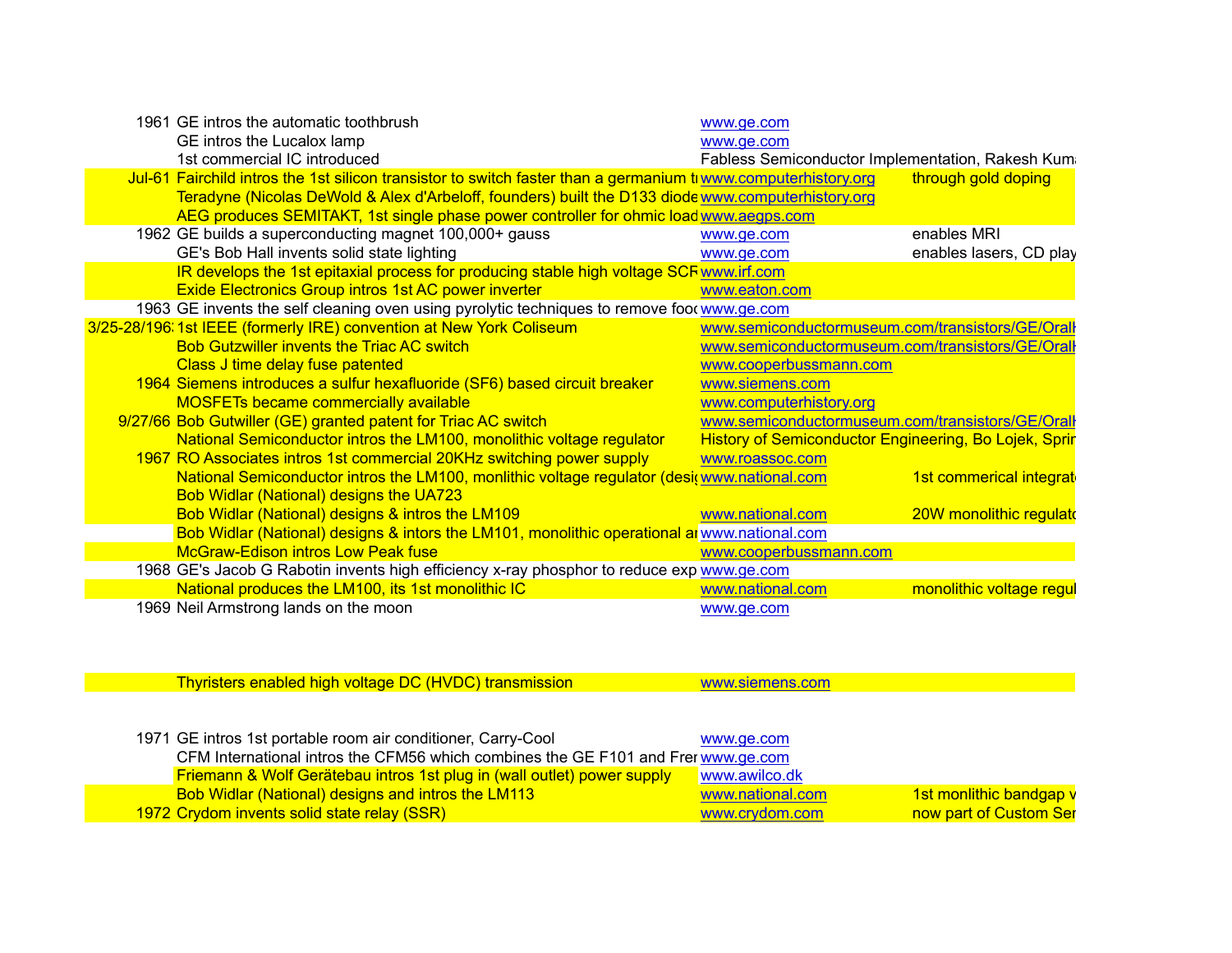| 1974 IR intros 1st power transistors and Darlington transistors to use glass passi www.irf.com                          |                                                  |                          |
|-------------------------------------------------------------------------------------------------------------------------|--------------------------------------------------|--------------------------|
| IR (inventors Tom Herman & Alex Lidow) intros the 1st hexagonal-celled po www.irf.com                                   |                                                  | 1st commercially viable  |
| Opto 22 intros the 1st liquid epoxy filled ("hockey puck") SSR                                                          | www.opto22.com                                   |                          |
| 1st Powercon: National Solid-State Power Conversion Conference                                                          | www.apec-conf.org                                |                          |
| 1975 SG1524, 1st PWM IC was invented (one of the 1st mixed mode Ics)                                                    | http://powerelectronics.com/power_management/pwm |                          |
| 1976 Silicon General makes the SG1524 (designed by Bob Mammano) commer http://powerelectronics.com/power_management/pwm |                                                  |                          |
| National Semiconductor makes the 1st 3 terminal linear regulator (IC) (designed by Bob Dobkin) commercially available.  |                                                  |                          |
| GE introduces computed tomagraphy scanner for fast body images                                                          | www.ge.com                                       |                          |
| Slobodan Cuk publishes his paper, "A General Unified Approach to Modelin www.ieee.org                                   |                                                  | 1st presents the Cuk Co  |
| 1977 Bergquist intros Silpad                                                                                            | www.powerelectronics.com                         | Replaces grease and m    |
| 4/12/77 Robert Dobkin (National) wrote the 1st article on adjustable linear regulator en wikipedia.org                  |                                                  |                          |
| 1978 GE intros 1st programmable digital clock radio                                                                     | www.ge.com                                       |                          |
| GE intros food processors and SpaceMaker, 1st over the range microwave www.ge.com                                       |                                                  |                          |
| Cecil W Deisch (Bell Labs) presents "Simple switching control method char www.edn.com                                   |                                                  | well cited paper on earl |
| 3/25/80 RCA (Carl F. Wheatley Jr. & Hans Becke) file for a U.S. patent for the IGBT www.powerelectronics.com            |                                                  |                          |
| 1981 GE intros fiber optics                                                                                             | www.ge.com                                       |                          |
| National intros 1st low dropout voltage regulator (LDO), LM2930                                                         | www.national.com                                 |                          |
| PULS intros 1st switched mode power supply for 19" racks with a particular www.pulspower.com                            |                                                  |                          |
| 1982 GE (Nathan Zommer & Jayant Baliga) develop the IGBT                                                                | www.edn.com                                      |                          |
| 12/14/82 RCA (Carl F. Wheatley Jr. & Hans Becke) receives a U.S. patent for the IGE www.powerelectronics.com            |                                                  |                          |
| SGS intros 1st monolithic switching regulator, L296                                                                     | www.powerelectronics.com                         |                          |
| Edmund O Schweitzer III invents the 1st all digital protective relay & founds www.selinc.com                            |                                                  |                          |
| 1983 GE intros the Signa magnetic resonance imaging (MRI) system                                                        | www.ge.com                                       |                          |
| IR intros the ChipSwitch, intelligent power IC                                                                          | www.irf.com                                      | 1st commercially viable  |
| 1st patents issued for power MOSFETs and IGBT products to IR                                                            | www.irf.com                                      |                          |
| RIFA Power (Ericsson Power Modules) intros its PKA DC-DC converter line www.ericsson.com                                |                                                  | 1st brick                |
| <b>China Power Supply Society (CPSS) founded</b>                                                                        | www.powerelectronics.com                         |                          |
| <b>FRIWO</b> intros the 1st electronic power supply as a primary                                                        | www.friwo.de                                     |                          |
| 1984 Vicor intros VI-100 DC DC- Converter, 1st brick (25W/in3)                                                          | www.vicorpower.com                               | changed paradigm of fo   |
| Bose (Tom Froeschle) patents hysteretic current mode control                                                            | www.edn.com                                      |                          |
| Schweitzer Engineering Laboratories (or SEL, inventor: Edmund O Schweit www.selinc.com                                  |                                                  | provided fault locating, |
| <b>Power Sources Manufacturers Association (PSMA) founded</b>                                                           | www.powerelectronics.com                         |                          |
| 1985 Motorola Semiconductor intros the DPAK, surface mount power package                                                | www.powerelectronics.com                         |                          |
| PULS intros over 85% efficiency for a 5V/50A power supply; first automatic www.pulspower.com                            |                                                  |                          |
| 1986 Linear Technology intros 1st bipolar low dropout (LDO) regulator IC                                                | www.powerelectronics.com                         |                          |
| Apr 28-May2 1st Applied Power Electronics Conference (APEC)                                                             | www.apec-conf.org                                | held in New Orleans, LA  |
| 1987 Motorola Semiconductor intros 1st monolithic MOSFET motor control                                                  | www.powerelectronics.com                         |                          |
|                                                                                                                         |                                                  |                          |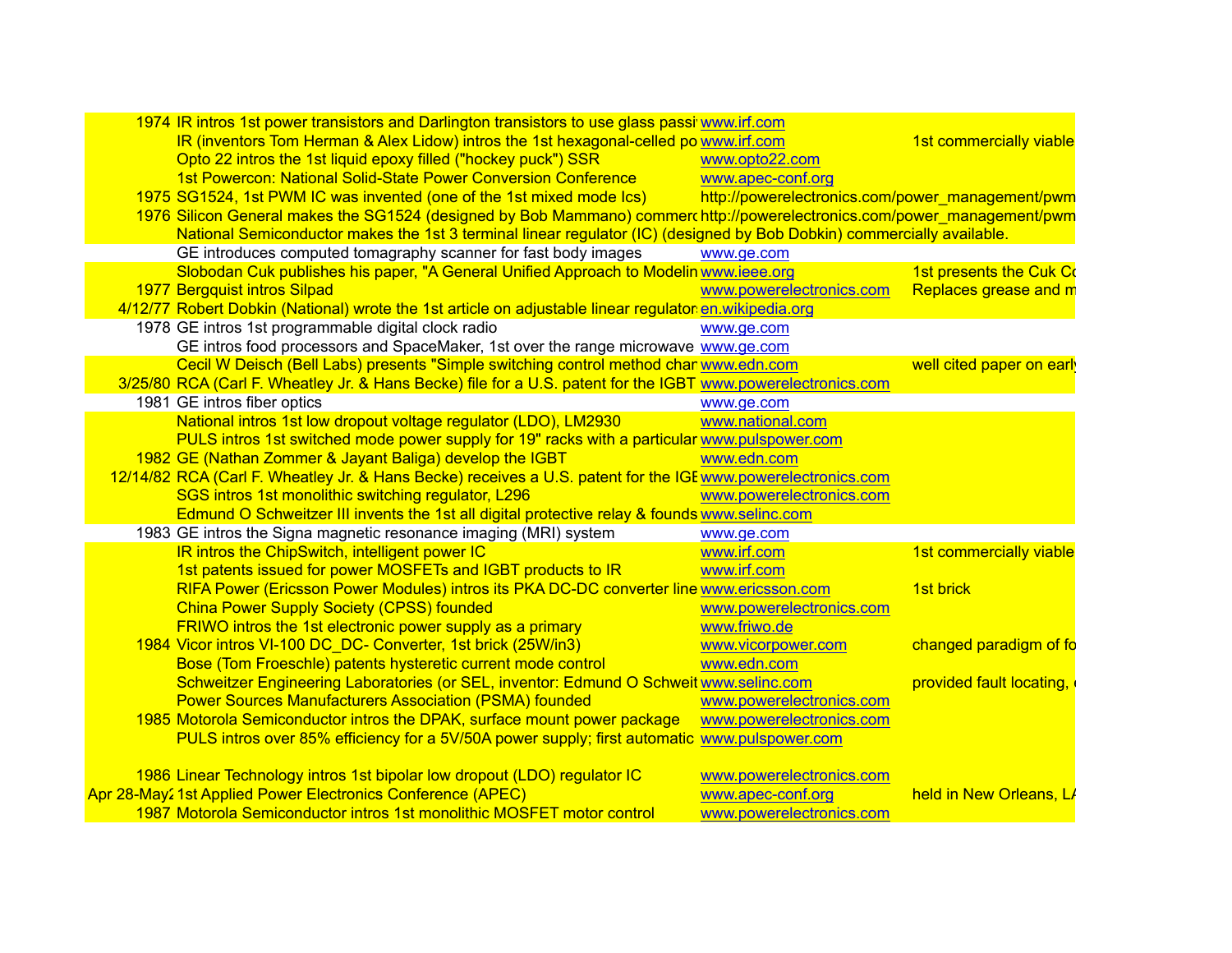| Multisource Technology intros planar magnetics for power supply applicatio www.powerelectronics.com founded by Alex Estrov |                                |
|----------------------------------------------------------------------------------------------------------------------------|--------------------------------|
| 1988 Argus intros 1st commercial 48V 100A switch mode rectifier<br>www.argus.ca                                            |                                |
| <b>IEEE forms the Power Electronics Society (PELS)</b><br>www.edn.com                                                      |                                |
| Vicor intros 1st half brick<br>www.powerelectronics.com'                                                                   |                                |
| 11/30/88 GE announces the MOS Controlled Thyristor (MCT)<br>The Power Electronics Handbook, Timoty L. Skvarenir            |                                |
| 1989 IR and Motorola Semiconductor qualify MOSFETs with a max junction temp www.powerelectronics.com                       |                                |
| 1990 RO Associates intros its MicroVerter line<br>www.roassoc.com                                                          |                                |
| National Semiconductor intros its SIMPLE SWITCHER regulators IC line<br>www.national.com                                   | <b>Combines control and fi</b> |
| National Semiconductor organizes industry's first power management grout www.national.com                                  |                                |
| Oct-91 Cree releases 1st commercially available SiC wafers<br>www.cree.com                                                 |                                |
| 1992 GE builds Mars Observer for NASA<br>www.ge.com                                                                        |                                |
| Linear Technology intros 1st synchronous switching regulator IC<br>www.powerelectronics.com                                |                                |
| Cooper Bussmann intros LPCC midget time delay fuse<br>www.cooperbussmann.com                                               |                                |
| 1993 Clinical investigations begin on Magnetic Resonance-guided Therapy (MRT www.ge.com                                    |                                |
| <b>Toshiba intros 1700V IGBTs</b><br>www.toshiba-components.com                                                            |                                |
| Ericsson intros MacroDens DC-DC Converter module<br>www.ericsson.com                                                       | most sold commercial D         |
| Cooper Bussmann intros surface-mount chip fuses<br>www.cooperbussmann.com                                                  |                                |
| 1994 Siliconix intros 1st trench power MOSFETs<br>www.powerelectronics.com                                                 |                                |
| Power Integrations intros 1st 3 terminal integrated high voltage CMOS off-li www.powerelectronics.com                      |                                |
| 1995 Eurpoean Power Supply Manufacturers Association (EPSMA) formed<br>www.epsma.com                                       |                                |
| National intros 1st LDO in SOT package, LP2980<br>www.national.com                                                         |                                |
| 1996 IR develops 1st 4 mask MOSFET manufacturing process<br>www.irf.com<br><b>Huge cost savings</b>                        |                                |
| IR intros the 1st MOSFET and Schottky diode in a single package, FETKY<br>www.irf.com                                      |                                |
| ABB develops the integrated gate commutated thyristor (IGCT)<br>www.edn.com                                                |                                |
| Vicor intros 1st quarter brick<br>www.powerelectronics.com                                                                 |                                |
| 1998 GE intros Lightspeed, QX/I CT scanner which is 6x faster than single slice swww.ge.com                                |                                |
| Fairchilds intros RC5051, 1st to use switches? In DC-DC conversion for PC www.fairchildsemi.com                            |                                |
| 1999 GE intros GE90-115B with 115,000 pound-thrust for Boeing's 777<br>www.ge.com                                          |                                |
| GE develops functional anatomical mapping<br>www.ge.com                                                                    |                                |
| SynQor intros a 30A DC-DC converter using synchronous rectification<br>www.powerelectronics.com                            |                                |
| Siemens presents the CoolMOS superjunction FET at IEEE ISPSD Confere www.powerelectronics.com                              |                                |
| 10/25/99 National Semiconductor intros online simulation and tutorials for switch-mor www.national.com                     |                                |
| 2000 GE intros full field digital mammography<br>www.ge.com                                                                |                                |
| GE intros the TM25000, a 22.8MW power plant on wheels, largest mobile gwww.ge.com                                          |                                |
| Fairchilds introsFDZ204P, 1st MOSFET in Ball Grid Array (BGA) packaging www.fairchildsemi.com                              |                                |
| IR intros 1st wafer-level power packaging, FlipFET<br>www.irf.com                                                          | targetted to portable ap       |
| STMicroelectronics intros high voltage mesh technology to reduce on resist www.powerelectronics.com                        |                                |
| Volterra Semiconductor intros 1st integrated digital voltage regulators, VT1(www.volterra.com<br>not sure of source        |                                |